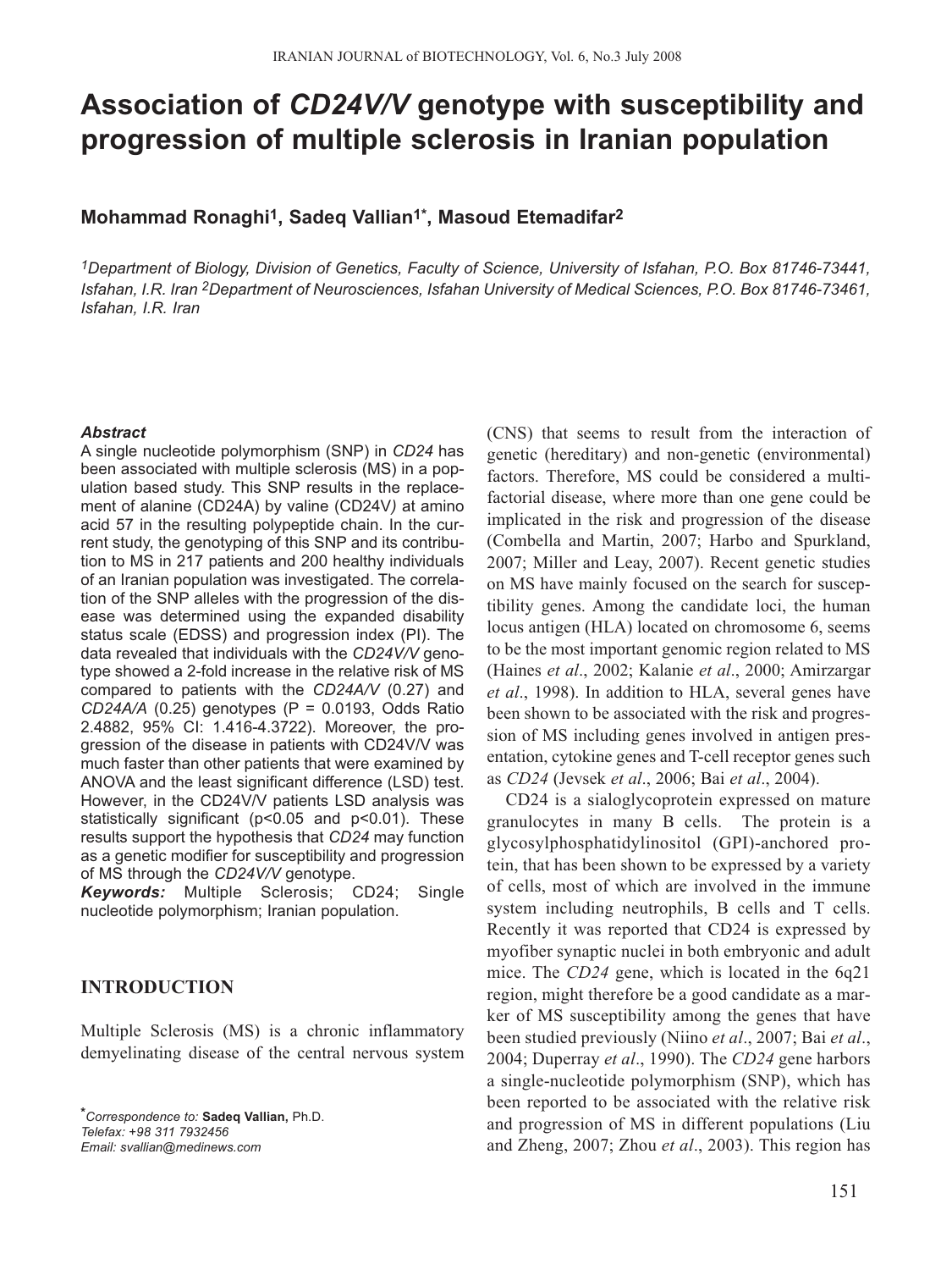been described to be in linkage disequilibrium with MS in the population based cohort of central Ohio, USA (Liu and Zheng, 2007; Wang *et al*., 2007). Moreover, the protein encoded by the *CD24* gene has been shown to be an important factor in the induction of experimental autoimmune encephalomyelitis (EAE) in mice.

Previuosly, a population based study, preformed on the prevalence of MS in the central province of Iran, Isfahan, suggested this geographical region to be at medium to high risk for MS (Etemadifar *et al*., 2006; Ale-Yasin *et al*., 2002). In the present study, the association of the different genotypes of *CD24* SNP with the MS disease in patients residing in the province of Isfahan, Iran was investigated. The results showed that the *CD24 V/V* genotype may confer susceptibility to risk and development of MS.

### **MATERIALS AND METHODS**

**Human subjects, Expanded Disability Status Scale (EDSS) and Progression index (PI):** 217 MS patients and 200 healthy individuals (controls) were selected for this study. The patients residing in Isfahan, Iran were referred from the Isfahan MS association; MS disease in all patients was confirmed according to the recommended diagnostic criteria for MS by the international panel on the diagnosis of MS (the McDonald criteria) (McDonald *et al*., 2001). All the patients were considered as "definite MS" according to the McDonald criteria. Patient's informed consent was obtained from all participants prior to sample collection. Blood samples from patients and healthy controls were collected in EDTA tubes for eventual DNA extraction and genomic analysis.

The EDSS, a method of determining degree of disability in MS, was used to quantify disability in eight functional systems (FS). EDSS steps 1.0 to 4.5 refer to people with MS who are able to ambulate. EDSS steps 5.0 to 9.5 are defined by the impairment of ambulation. EDSS 10.0 refers to the cases of death due to MS. the PI was measured by dividing the EDSS score by the number of years lapsed since the first symptoms of MS.

**Genotyping of the** *CD24* **single nucleotide SNP:** The *CD24* SNP results in the replacement of C by T at nucleotide 226 in the coding region of exon 2, (Gene Bank accession no. NM-013230). The SNP with the T nucleotide creates a *Bst*XI restriction enzyme site which makes it possible to differentiate the *CD24A* allele from the *CD24V* allele by restriction fragment length polymorphism (RFLP) analysis. For this purpose total human genomic DNA from was isolated from nucleated blood cells using standard salting out precipitation method. Allele-specific polymerase chain reaction (PCR) was performed to amplify the DNA region containing the *CD24* SNP using specific primers. The forward primer was (5´- TTG TTG CCA CTT GGC ATT TTT GAG GC-3´), and the reverse primer was (5´-GGA TTG GGT TTA GAA GAT GGG GAA A-3´). The PCR condition was as follows: denaturation at 94ºC for 3 minutes, followed by 30 cycles of denaturation at 94ºC for 1 min, annealing at 56.5ºC for 1 min, and extension at 72ºC for 1 min, with a final extension at 72ºC for 3 min. The predicted PCR product was 453 bp in length. Following PCR amplification, the PCR products were digested with *Bst*XI (Fermentas, Germany) for 4h at 55ºC. The digested PCR products were resolved on a 1.5% (w/v) agarose gel. PCR products of the *CD24V* allele were cut into two small fragments (325 and 129 bp), whereas those of the *CD24A* were completely resistant to digestion. In heterozygous individuals with two types of alleles A and V (*CD24A/V* genotype), three fragments of 453, 325 and 129 were expected.

**Statistical analysis:** Patients and normal controls were examined for any significant difference in their genotype (allele) distribution with respect to *CD24* polymorphism at the population level. Pearson's chi square  $(χ<sup>2</sup>)$  test was used to perform homogeneity assessments for distribution of the genotypes between patients and the control population. The number of individuals falling into each of the three genotypes in the patients and controls were quite high; therefore  $\chi^2$  test was also used to determine a valid P value.

To assess whether the MS progression was different among patients with different genotypes, the progression index (PI) score was calculated. One-way analysis of variance (ANOVA) was used to compare the PI value of the disease in each genotype between the groups. The difference in progression of the disease between the three genotypes was investigated using the least significant difference (LSD) test.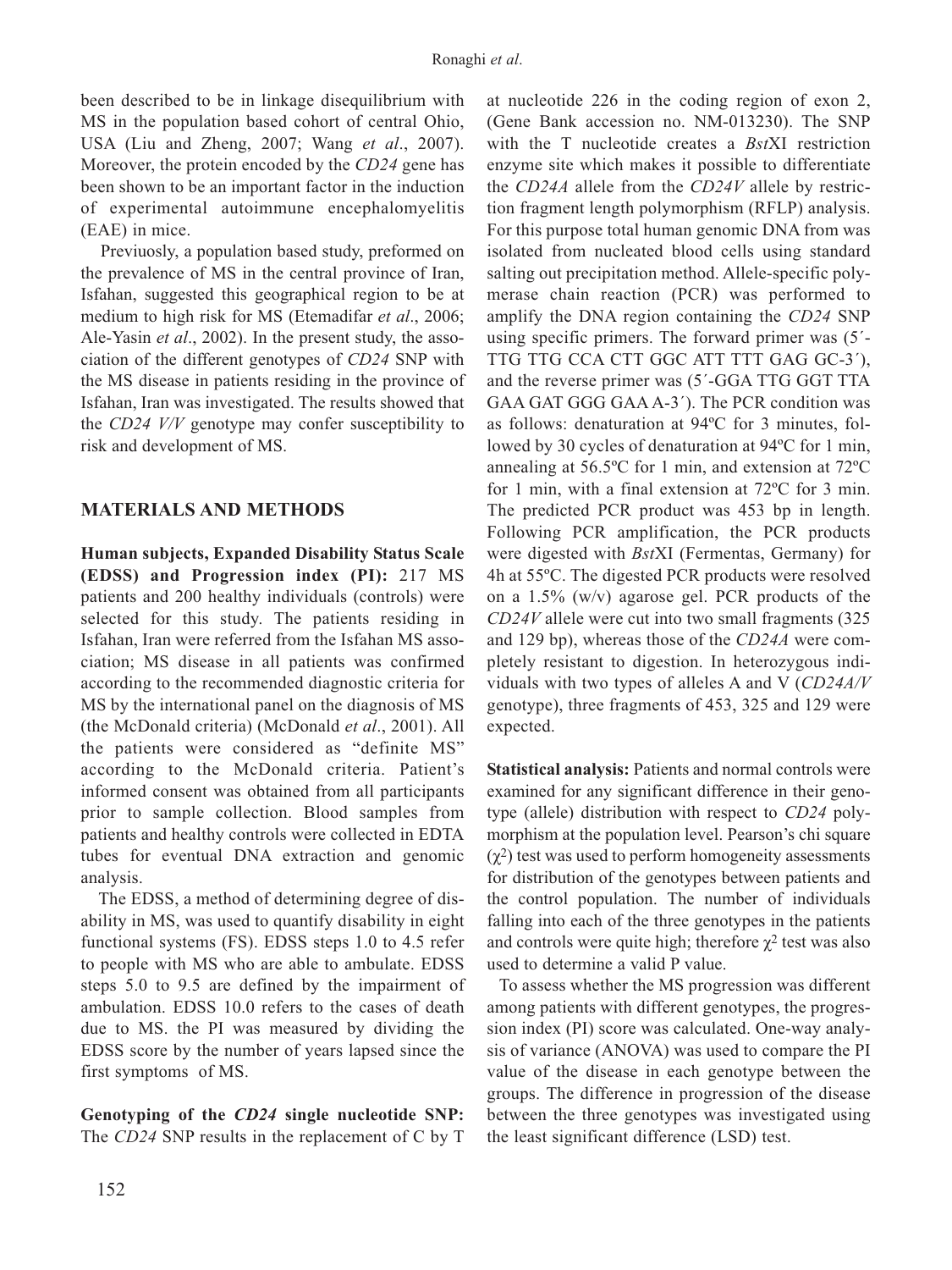

**Figure 1.** Restriction analysis of *CD24* SNP. DNA samples were amplified by PCR using primers specific to the *CD24* region containing an SNP corresponding to amino acid 57. The PCR products were digested with *Bst*XI restriction enzyme, and analyzed on 1.5% (w/v) agarose gel. In this representative gel, samples 1, 4 and 6 contain *CD24a/a,* samples 2 and 5, *CD24a/v* and sample 3 the *CD24v/v* genotypes, respectively. M represents a 100 bp ladder (Fermentas, Germany).

## **RESULTS**

**Genotyping of** *CD24* **SNP in MS patients and controls:** Genotyping of *CD24* SNP was performed on 217 DNA samples from MS patients, and 200 healthy individuals. As shown in Figure 1, following PCR amplification and *Bst*XI digestion (PCR/RFLP) of total genomic DNA, three different genotypes could be detected, which were *CD24A/A, CD24A/V* and *CD24 V/V*. Figure 1 represents a typical PCR/RFLP analysis of samples from six MS patients. Lanes 1, 4 and 6 represent patients with the *CD24A/A* genotype having the 453 bp fragment, whereas lanes 2 and 5 represent heterozygous samples with the *CD24A/V* genotype consisting of the 543, 325 and 129 bp fragments. Lane 3 shows a DNA sample with the *CD24V/V* genotype displaying two bands of 325 and 129 bp.

Upon genotyping of all the patients and controls, the distribution of different genotypes among the population was examined. As represented in Table 1, while there is no significant difference in the frequency of the *CD24A/A* and *CD24A/V* genotypes between MS patients and control individuals, the *CD24V/V* genotype varies significantly between the two populations  $(P = 0.0193, Odds Ratio 2.4882, 95\% confidence inter$ val (CI): 1.416-4.3722). The significant increase in the *CD24V/V* genotype in individuals with the MS disease may suggest the importance of association of this genotype with the risk and susceptibility of the disease.

**The** *CD24V/V* **genotype is associated with the progression of MS:** To investigate the correlation of the *CD24* genotypes and progression of MS, the EDSS and PI of the MS patients with different genotypes were analyzed. The EDSS score and PI were determined for patients for whom more than 3 years had lapsed since the first symptom of MS. Data summarized in Table 2, show that among patients examined, 52 had *CD24A/A*, 23 had *CD24A/V* and 29 had the *CD24V/V* genotypes.

Subsequently, the possibility of differing *CD24* genotypes affecting the progression index of the disease was investigated. Table 2 shows the analysis of the progression index for different genotypes. Comparison of genotypes in each group by one-way ANOVA was performed. The results showed a large difference in the progression index of the three different genotypes ( $F=13.14$ ,  $P=0.0001$ ).

To investigate the difference in progression between the three genotypes, the LSD test was applied. As shown in Table 3, no significant difference between the average of the progression index of the *CD24A/A* and *CD24A/V* genotypes was observed. However, the average progression index in the *CD24V/V* patients was markedly different from that of the *CD24A/V* and *CD24A/A* patients*.* It should be noted that for the *CD24A/A* and *CD24A/V* genotypes, results of the LSD

**Table 1.** The distribution of *CD24* SNP genotypes in healthy individuals (control) and MS patients.

|             | CD24a/a (%) | $CD24a/v(\%)$ | $CD24v/v$ (%) |  |
|-------------|-------------|---------------|---------------|--|
| Controls    | 114 (57%)   | 66(33%)       | $20(10\%)$    |  |
| MS Patients | 102(47%)    | 68(31%)       | 47(22%)       |  |
| P value     | ΝS          | ΝS            | Significant*  |  |

**\***P = 0.0193

NS: Not significant; MS; Multiple sclerosis; SNP: single nucleotide polymorphism.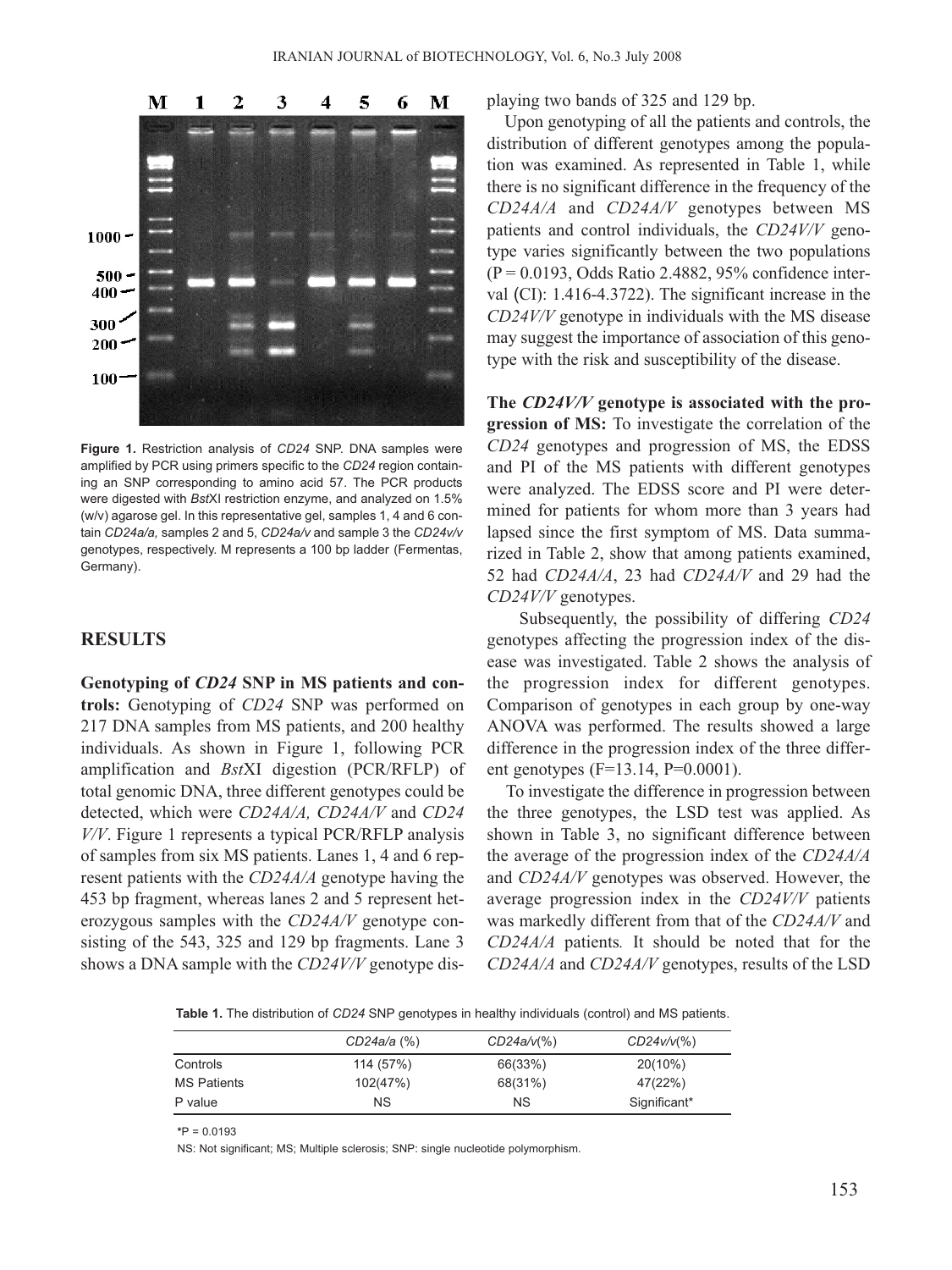**Table 2.** Analysis of the correlation of mean of the progression index (PI) with *CD24* genotypes in MS patients. \*Patients for whom more than 3 years have lapsed since the first symptoms of MS. F = 13.14,  $P = 0.0001$ 

| Genotype | Mean of PI | Sum of PI | Number of patients* |
|----------|------------|-----------|---------------------|
| A/A      | 0.25       | 12.92     | 52                  |
| AV       | 0.27       | 6.22      | 23                  |
| V/V      | 0.51       | 14.80     | 29                  |

PI: Progression index.

**Table 3.** Comparison of the progression index between different genotypes using the LSD test.

| Mean Comparison | LSD.  | <b>Subtraction of Means</b> |             |
|-----------------|-------|-----------------------------|-------------|
| $A/A$ and $A/V$ | 0.110 | 0.020                       | <b>NS</b>   |
| $A/A$ and $V/V$ | 0.126 | 0.240                       | Significant |
| A/V and V/V     | 0.104 | 0.260                       | Significant |

NS: Not significant.

LSD: least significant difference.

test were not statistically significant. However, in *CD24V/V* patients, LSD analysis was statistically significant ( $p < 0.05$  and  $p < 0.01$ ). (see Table 3). Together these data suggest that the progression of MS in patients with the *CD24V/V* genotype is higher than patients with the *CD24A/A* and *CD24A/V* genotypes. Moreover, the progression of the disease is not significantly different in patients with the CD24A/A and /or CD24A/V genotypes.

#### **DISCUSSION**

Iran is considered as a medium to high risk area for MS (Etemadifar *et al*., 2006). Our previous population based study indicated the prevalence of MS in the central province of Isfahan, Iran, for the period of 2004- 2005 as 35.5 per 100,000 [95% CI: 33.6-37.3] in a population of 3,923,255 (Etemadifar *et al*., 2006). A higher rate in women (54.5) than men (14.9) was detected which is much higher than previously believed (Etemadifar *et al*., 2006; Carton *et al*., 1997; Ebers *et al*., 1986). To date, few studies have examined the molecular pathogenesis of MS in Iranian patients. Those studies carried out have mainly investigated epidemiological and immunological factors related to MS such as HLA antigenic polymorphisms (Kalanie *et al*., 2000; Haines *et al*., 1996).

The presence of an SNP in the *CD24* gene, which involves a non-conservative amino acid at position 57, has been shown to mediate the association of the CD24 molecule with MS. This SNP involves a replacement of C by T at nucleotide 226, thus leading to the production of two polypeptide chains with different GPI-anchored cell surface efficiencies. Our results support previous reports on the association of the *CD24V/V* (C/C allele) genotype with risk and development of MS (Otaegui *et al*., 2006; Zhou *et al*., 2003). Analysis of the distribution frequencies of different *CD24* genotypes among the control healthy individuals and MS patients, indicates a significant difference in the *CD24V/V* homozygous genotype, but not in the *CD24A/A* and *CD24A/V* heterozygous genotypes. This may suggest a recessive role for the *CD24* SNP C allele as compared to the T allele, regarding association with MS association. Therefore, in *CD24V/V* homozygous patients, the CD24 polypeptide chain with amino acid valine at position 57 may function as a risk factor in the development of MS (see Table 1).

Our findings are similar to those reported earlier by Zhou *et al*. (2003), where a significant difference in the distribution of the *CD24V/V* genotype, but not the  $CD24A/A$  and  $CD24A/V$  genotypes was found (P = 0.0193, Odds Ratio 2.4882, 95% CI: 1.416-4.3722). Interestingly, *in vivo* and *in vitro* expression analysis of the *CD24* alleles by this group indicated a significantly higher expression for the *CD24A* allele as compared to the *CD24V* allele. Moreover, peripheral blood lymphocytes (PBLs) with *CD24V/V* genotypes were found to express higher levels of the CD24 protein compared to the *CD24A/V* and *CD24A/A* geno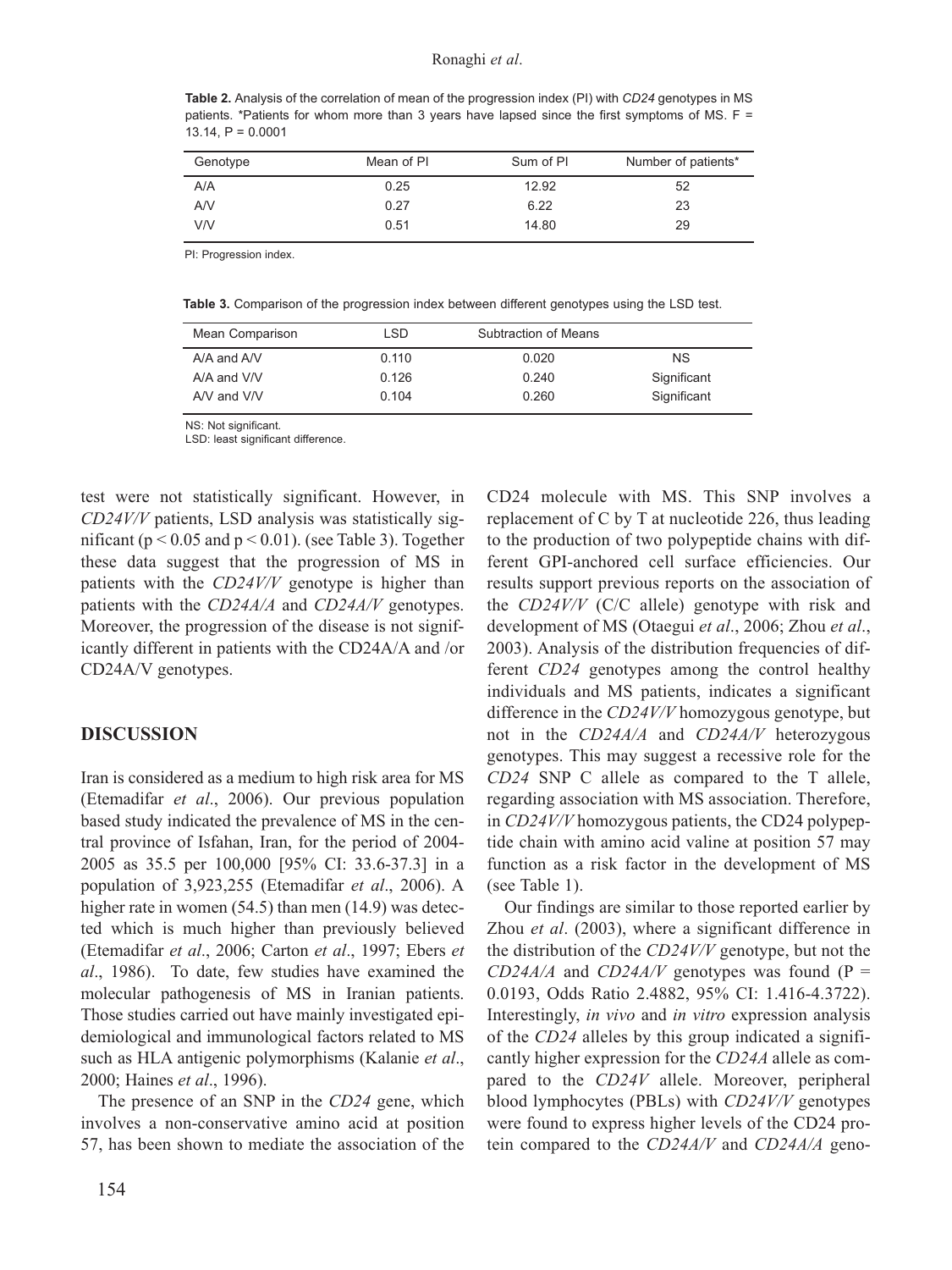types. Further investigations on the association of the *CD24* SNP genotypes in a Spanish population has also revealed that the *CD24V/V* genotype is associated with increased risk of developing MS (Otaegui *et al*., 2006, Kamali-Sarvestani *et al*., 2006). These data support a significant role for the involvement of the *CD24V* allele in the molecular pathogenesis of MS, which warrants further investigation. Intriguingly, in a relatively broad population from Belgium and the UK, the association of *CD24V/A* with susceptibility and progression of MS has not been observed (Goris *et al*., 2006; Liu *et al*., 2007). This could further signify the role of the *CD24V/V* genotype, but not those of the CD24V/A or CD24A/A genotypes in risk and development of MS.

The severity of MS is usually measured according to the EDSS score (McDonald *et al*., 2001). Analysis of EDSS scores, indicated that the MS patients with *CD24V/V* genotypes exhibited increased risk of developing MS symptoms as compared to patients with the *CD24V/A* and *CD24A/A* genotypes. Moreover, our studies on a limited number of MS patients with family histories show that in comparison with other unaffected siblings, the *CD24V* allele seems to be preferentially transmitted to the MS offspring (unpublished data). Interestingly, population based studies of MS in relatives of patients and twins suggest a likely concordance pattern of inheritance for the possible MS genes.

Finally, examination of the progression index (PI) of MS patients shows that patients with the *CD24V/V* genotype display a more rapid progression of the disease (See Table 2). Since the PI was calculated by dividing the EDSS score by the number of years lapsed since the first symptoms of MS, it is feasible that the *CD24V/V* allele has a positive effect on the progression of the disease in *CD24V/V* patients. Moreover, the progression of the disease in patients with *CD24V/V* is much faster than other patients, when examined by ANOVA and the LSD test. However, in *CD24V/V* patients, LSD analysis was statistically significant ( $p <$ 0.05 and  $p < 0.01$ ).

In summary, these data suggest that patients with the *CD24V/V* genotype are more prone to MS symptoms, and therefore may require more thorough treatment compared to patients with the *CD24V/A* and *CD24A/A* genotypes. However, further molecular verifications are required to fully justify this genotype as an important genetic modifier in the risk and progression of the MS disease.

#### **Acknowledgments**

We would like to thank the patients and their families for participation in this study. We express our gratitude to the personnel of the MS society of Isfahan for their cooperation in collection of samples. This study was supported through a general grant (Pajoohaneh) by the Department of Research of the University of Isfahan, IR Iran.

#### **References**

- Aleyasin H, Sarai A., Alaeddin F, Ansarian E, Lotfi J, Sanati MH (2002). Multiple sclerosis: a study of 318 cases. *Arch Iran Med*. 5: 24-27.
- Amirzargar A, Mytilineos J, Yousefipour A, Farjadian S, Scherer S, Opelz G, Ghaderi A (1998). HLA class II (DRB1, DQA1 and DQB1) associated genetic susceptibility in Iranian multiple sclerosis (MS) patients. *Eur J Immunogenet*. 25: 297-301.
- Bai XF, Li O, Zhou Q, Zhang H, Joshi PS, Zheng X, Liu Y, Wang Y, Zheng P, Liu Y (2004). CD24 controls expansion and persistence of autoreactive T cells in the central nervous system during experimental autoimmune encephalomyelitis. *J Exp Med*. 200: 447-58.
- Carton H, Vlietinck R, Debruyne J, De Keyser J, D'Hooghe MB, Loos R, Medaer R, Truyen L, Yee IM, Sadovnick AD (1997). Risks of multiple sclerosis in relatives of patients in Flanders, Belgium. *J Neurol Neurosurg Psychiatry*. 62: 329-33.
- Comabella M, Martin R (2007). Genomics in multiple sclerosiscurrent state and future directions. *J Neuroimmunol*. 187: 1-8.
- Duperray C, Boiron JM, Boucheix C, Cantaloube JF, Lavabre-Bertrand T, Attal M, Brochier J, Maraninchi D, Bataille R, Klein B (1990). The CD24 antigen discriminates between pre-B and B cells in human bone marrow. *J Immunol*. 145: 3678- 83.
- Ebers GC, Bulman DE, Sadovnick AD, Paty DW, Warren S, Hader W, Murray TJ, Seland TP, Duquette P, Grey T, *et al*. (1986). A population-based study of multiple sclerosis in twins. *N Engl J Med*. 315: 1638-42.
- Etemadifar M, Janghorbani M, Shaygannejad V, Ashtari F (2006). Prevalence of multiple sclerosis in Isfahan, Iran. *Neuroepidemiology* 27: 39-44.
- Goris A, Maranian M, Walton A, Yeo TW, Ban M, Gray J, Dubois B, Compston A, Sawcer S (2006). CD24 Ala/Val polymorphism and multiple sclerosis. *J Neuroimmunol*. 175: 200-2.
- Haines JL, Bradford Y, Garcia ME, Reed AD, Neumeister E, Pericak-Vance MA, Rimmler JB, Menold MM, Martin ER, Oksenberg JR, Barcellos LF, Lincoln R, Hauser SL (2002). Multiple susceptibility loci for multiple sclerosis. *Hum Mol Genet*. 11: 2251-6.
- Haines JL, Ter-Minassian M, Bazyk A, Gusella JF, Kim DJ, Terwedow H, Pericak-Vance MA, Rimmler JB, Haynes CS, Roses AD, Lee A, *et al*. (1996). A complete genomic screen for multiple sclerosis underscores a role for the major histocompatability complex. The Multiple Sclerosis Genetics Group. *Nat Genet*. 13: 469-71.
- Harbo HF, Spurkland A (2007). Genetics in multiple sclerosis: past